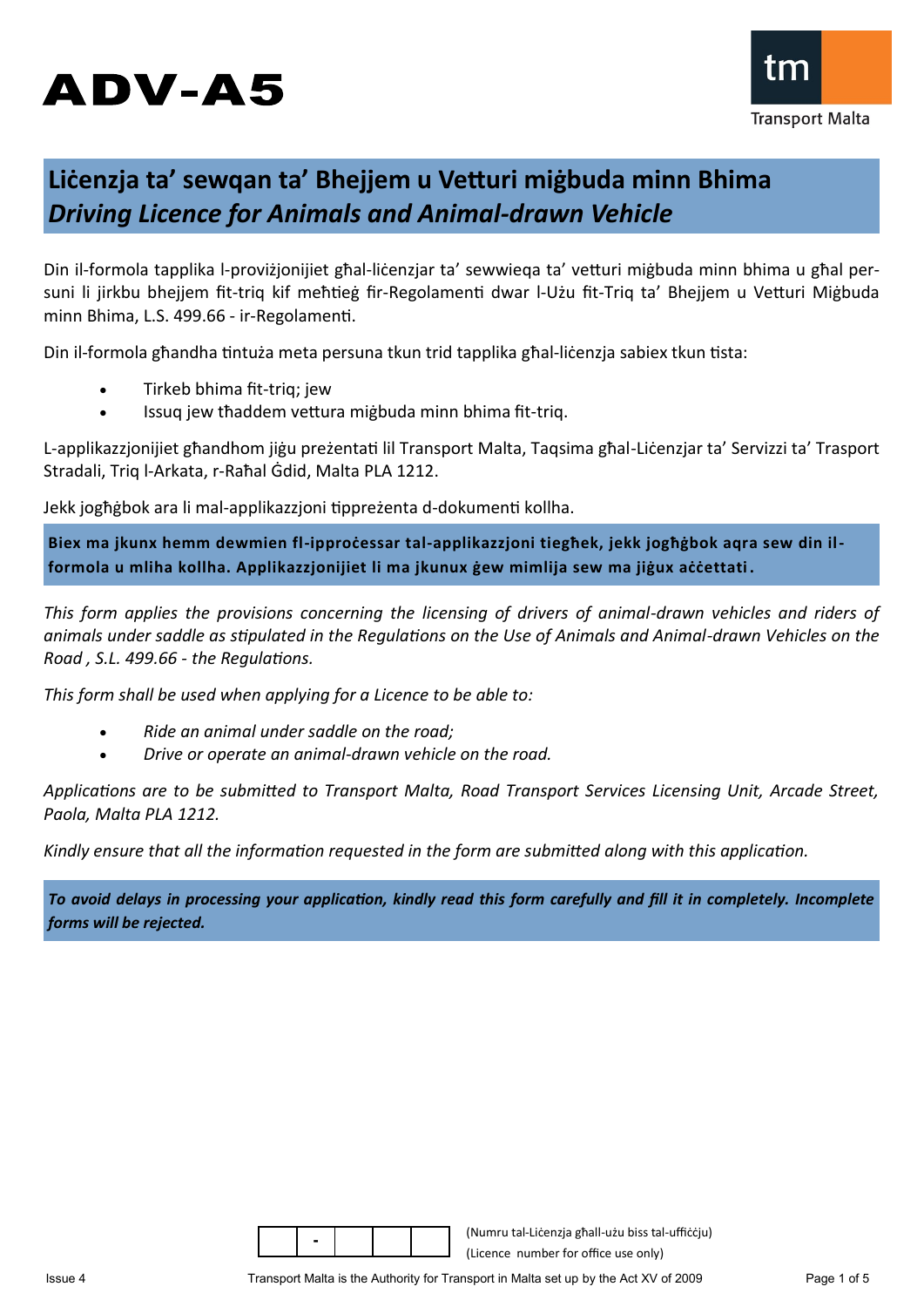### **TAQSIMA A: Dettalji ta' Applikant** *SECTION A: Details of Applicant*

| Numru tal-Karta tal-Identità<br><b>Identity Card Number</b> |         |  |  |  |  |  |  |  |  |  |
|-------------------------------------------------------------|---------|--|--|--|--|--|--|--|--|--|
| Isem Name                                                   |         |  |  |  |  |  |  |  |  |  |
| Kunjom Surname                                              |         |  |  |  |  |  |  |  |  |  |
| Isem u/jew numru tad-dar<br>House Name and/or Number        |         |  |  |  |  |  |  |  |  |  |
| Triq Street                                                 |         |  |  |  |  |  |  |  |  |  |
| Lokalità Locality                                           |         |  |  |  |  |  |  |  |  |  |
| Kodići Postali Postcode                                     |         |  |  |  |  |  |  |  |  |  |
| Numru tal-Mowbajl<br>Mobile no.                             |         |  |  |  |  |  |  |  |  |  |
| Numru tat-Telefown<br>Telephone no.                         | $\star$ |  |  |  |  |  |  |  |  |  |
| Indirizz tal-email<br><b>Email address</b>                  | $\star$ |  |  |  |  |  |  |  |  |  |

\* Sabiex din l-applikazzjoni tkun apporvat trid tiprovdi imqar numru tat-telfown wieħed. *For the approval of this application at least one telephone number has to be provided.*

### **TAQSIMA B: Tip ta' Liċenzja**  *SECTION B: Licence Type*

### **Jekk jogħġbok agħżel it-tip ta' Liċenzja li qed tintalab:**

*Kindly indicate the type of licence being requested:*



Liċenzja 'X' - għas-sewqan ta' karrozzini jew vetturi oħra għall-ġarr ta' passiġġieri b'kiri jew b'kumpens Licence 'X' - for driving karrozzini and other vehicles used for the transport of passengers for hire or reward



Liċenzja 'Y' - għas-sewqan ta' vetturi għall-użu privat jew rikreattiv, jew għall-ġarr ta' merkanzija, jew użati minn bejjiegħa fit-triq

*Licence 'Y' - for driving of vehicles for private or recreational purposes, or for the carriage of goods, or usec by street hawkers*

Liċenzja 'Ż' - għall-irkib ta' bhejjem fit-triq

*Licence 'Z' - for riding animals under saddle in the road*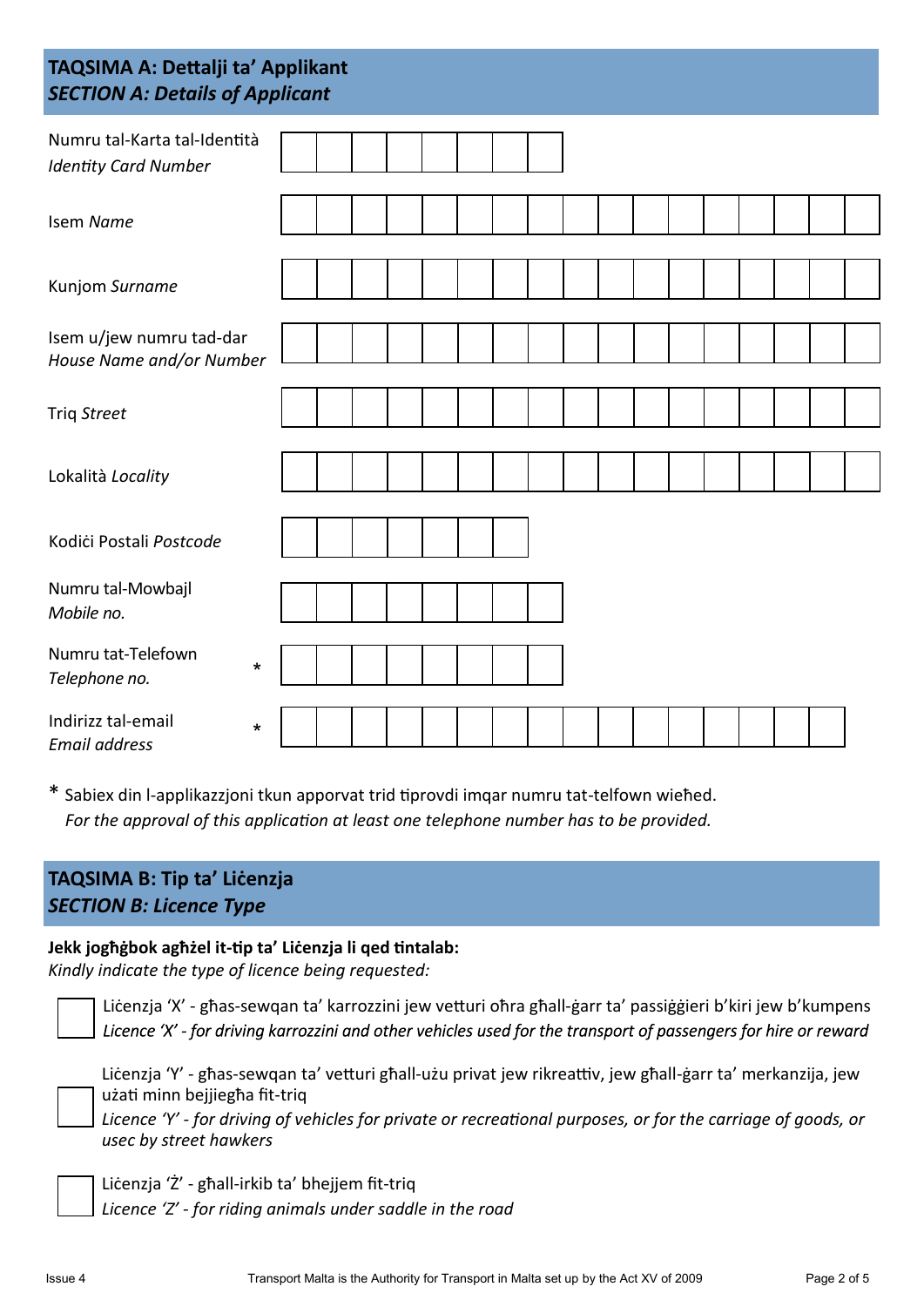### **TAQSIMA Ċ: Liċenzja ta' Sewqan għal Vetturi bil-Mutur** *SECTION C: Motor Vehicle Driving Licence*

**Jekk jogħġbok indika jekk għandekx liċenzja sabiex issuq vetturi bil-mutur (e.ż. karozza)** *Kindly indicate whether you hold a driving licence for motor vehicles (e.g. A car)*



Għandi liċenzja tas-Sewqan għal vetturi bil-mutur *I hold a driving licence for motor vehicles*

Ma għandix liċenzja tas-sewqan għal vetturi bil-mutur pero għaddejt mit-test fuq il-kodiċi tat-traffiku *I do not hold a driving licence for motor vehicles but I passed the test on the highway code*

### **TAQSIMA D: Kundizzjonijiet li japplikaw biss għal min japplika għal-Liċenzja X** *SECTION D: Conditions applicable only to applicants for Licence X*

#### **D1 - Jekk jogħġbok indika jekk lestejtx jew qiegħed tattendi programm ta' taħriġ approvat mill-Awtorita' dwar il-kura tal-bhejjem u t-tħaddim ta' vetturi miġbuda minn bhima**

*D1 - Kindly indicate whether you have finished, or you are attending a training progarm approved by the Authority on the care of animals and the operation of animal drawn vehicles.*

Lestejt il-programm ta' taħriġ *I attended the training program*

Applikajt biex nattendi jew qiegħed nattendi l-programm ta' taħriġ *I applied for or I am attending the training program*

### **D2 - Jekk jogħġbok indika jekk lestejtx il-program ta' taħriġ u għaddejtx it-test dwar tagħrif ġenerali u limġiba mal-klienti, jew qiegħed fil-proċess li tagħmel dan.**

*D2 - Kindly indicate whether you have finished a training progarm and passed the test on general knowledge and customer care, or whether you are in the process of doing this.*

Lestejt il-programm ta' taħriġ u għaddejt mit-test *I attended the training program and passed the test*

Applikajt biex nattendi jew qiegħed nattendi l-programm ta' taħriġ, jew qiegħed nistenna biex nagħmel it-test

*I applied for or I am attending the training program, or I am waiting to sit for the test*

| TAQSIMA E: Dokumentazzjoni bhala prova (fejn applikabbli)<br><b>SECTION E: Supporting Documentation (where applicable)</b>                                                                         |  |
|----------------------------------------------------------------------------------------------------------------------------------------------------------------------------------------------------|--|
| Certifikat tas-sahha<br>Health certificate                                                                                                                                                         |  |
| Kopja tal-licenzja tas-sewgan ghal vetturi bil-mutur tal-applikant<br>A copy of the applicant's motor vehicles driving licence                                                                     |  |
| Čertifikat tat-test dwar il-kodići tat-traffiku u affarijiet ohra<br>Test certificate on the highway code and other matters                                                                        |  |
| Certifikat tal-attendenza ta' kors fil-kura tal-bhejjem u t-thaddim ta' vetturi migbuda minn bhima<br>Attendance certificate for training program on animal care and the operation of Animal-drawn |  |
| Certifikat tat-test fug it-taghrif generali u l-imgiba mal-klijenti<br>Test Certificate on general knowledge and customer care                                                                     |  |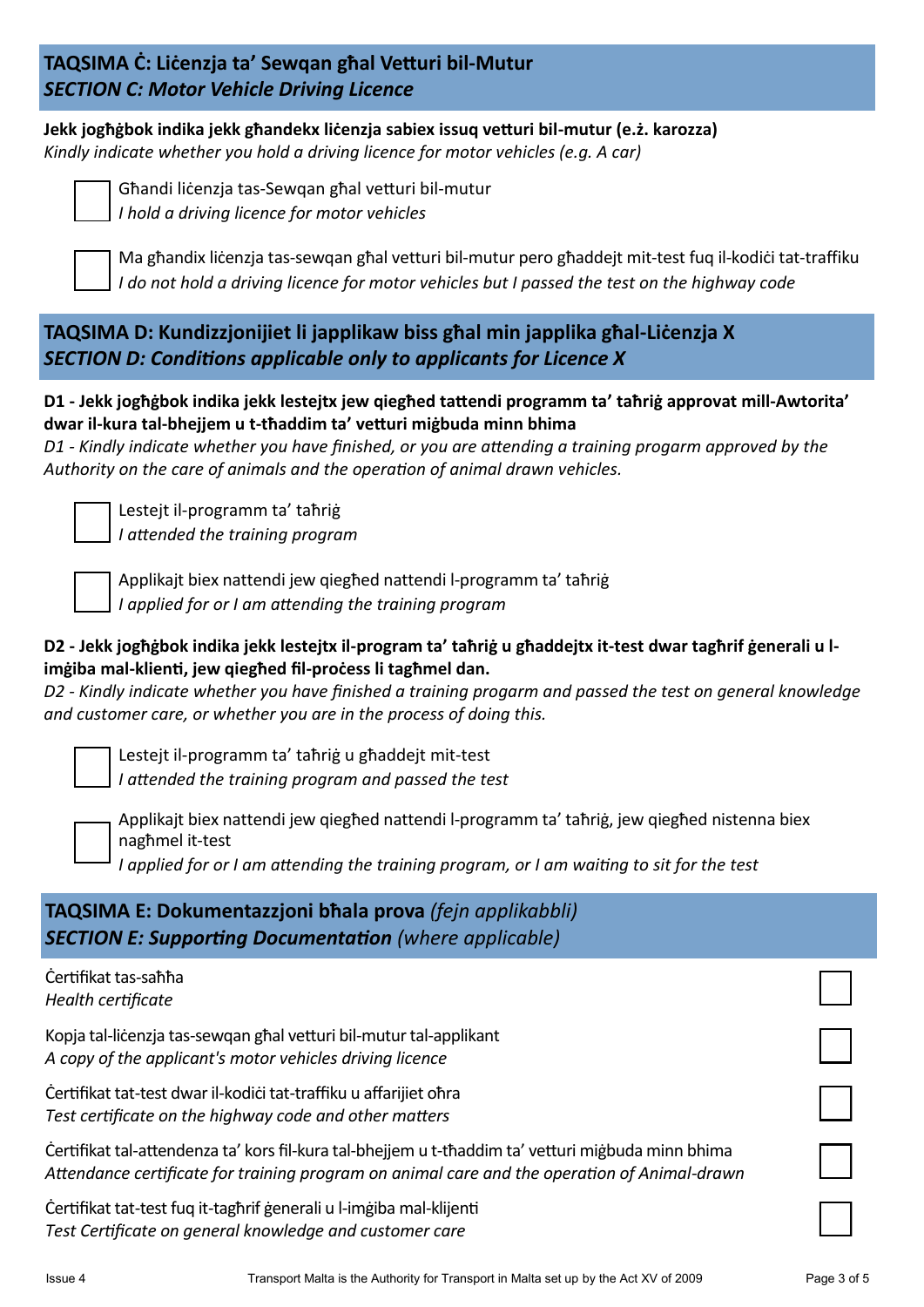### **TAQSIMA F: Dikjarazzjoni** *SECTION F: Declaration*

Jiena niddikjara li l-informazzjoni mogħtija f'din l-applikazzjoni hija korretta u vera. Jien nifhem li l-liċenzja tassewqan tista' tiġi revokata u tista' tittieħed azzjoni kriminali kontrija jekk xi dettalji huma foloz jew jiżgwidaw. Niddikjara wkoll li jiena rrid napplika għal Liċenzja tas-Sewqan tat-tip 'X', 'Y" jew 'Ż' u li nagħraf sewwa l-obbligi u rrekwiżiti legali ta' din il-Liċenzja*.*

*I declare that the information given in this application is correct and true. I understand that the driving licence may be revoked and criminal action may be taken against me if any of the details are false or misleading. I also declare my intention to apply for a Type 'X', 'Y' or 'Z' Driving Licence, and that I am fully aware of the legal obligations and requirements of this Licence.*

|                                                             | Isem u Kunjom<br>Name & Surname |  |  |  |  |  |                 |  |  |  |  |  |           |  |  |  |
|-------------------------------------------------------------|---------------------------------|--|--|--|--|--|-----------------|--|--|--|--|--|-----------|--|--|--|
| Numru tal-Karta tal-Identità<br><b>Identity Card Number</b> |                                 |  |  |  |  |  | Firma Signature |  |  |  |  |  |           |  |  |  |
|                                                             |                                 |  |  |  |  |  |                 |  |  |  |  |  | Data Date |  |  |  |

### **TAQSIMA Ġ: Dikjarazzjoni addizzjonali għal min jitlob Liċenzja tas-Sewqan tat-tip 'X'** *SECTION G: Additional declaration for applicants requesting a type 'X' Driving Licence*

Jien hawn nawtorizza lil Transport Malta tikseb informazzjoni dwar ir-rekord kriminali tieghi u dettalji tal-pieni rilevanti taht ir-Regolament dwar l-Użu fit-Trig ta' Bhejjem u Vetturi migbuda minn Bhima (L.S.499.66). Nifhem li Transport Malta tista' b'mod legittimu tuża din l-informazzjoni biex tiddetermina jekk ghandiex tintlaga' l-applikazzjoni tieghi.

*I hereby authorise Transport Malta to obtain information on my criminal records and details of convictions for relevant offences under the Regulations on the Use on the Road of Animals and Animal-drawn Vehicles (S.L.499.66). I understand that Transport Malta may legitimately use this information to determine the outcome of my application .*

| Data<br>Date | Firma Signature |  |
|--------------|-----------------|--|
|              | Data Date       |  |

### **TAQSIMA Ġ: Drittijiet li għandhom jitħallsu mal-ġbir tal-liċenzja tas-sewqan** *SECTION G: Applicable Fees to be paid when collecting driving licence*

| Hrug ta' Licenzja tas-sewgan ghat-tip 'X' u tag. Issue of a type 'X' Driving Licence and tag |          |  |  |  |  |  |  |
|----------------------------------------------------------------------------------------------|----------|--|--|--|--|--|--|
| Hrug ta' Licenzja tas-sewqan ghat-tip 'Y'. Issue of a type 'Y' Driving Licence               | €8 + €10 |  |  |  |  |  |  |
| Hrug ta' Licenzja tas-sewqan ghat-tip 'Z'. Issue of a type 'Z' Driving Licence               |          |  |  |  |  |  |  |
| Test tat-Teorija. Theory Test                                                                | €25      |  |  |  |  |  |  |

### **DATA PROTECTION PRIVACY NOTICE OVERLEAF**